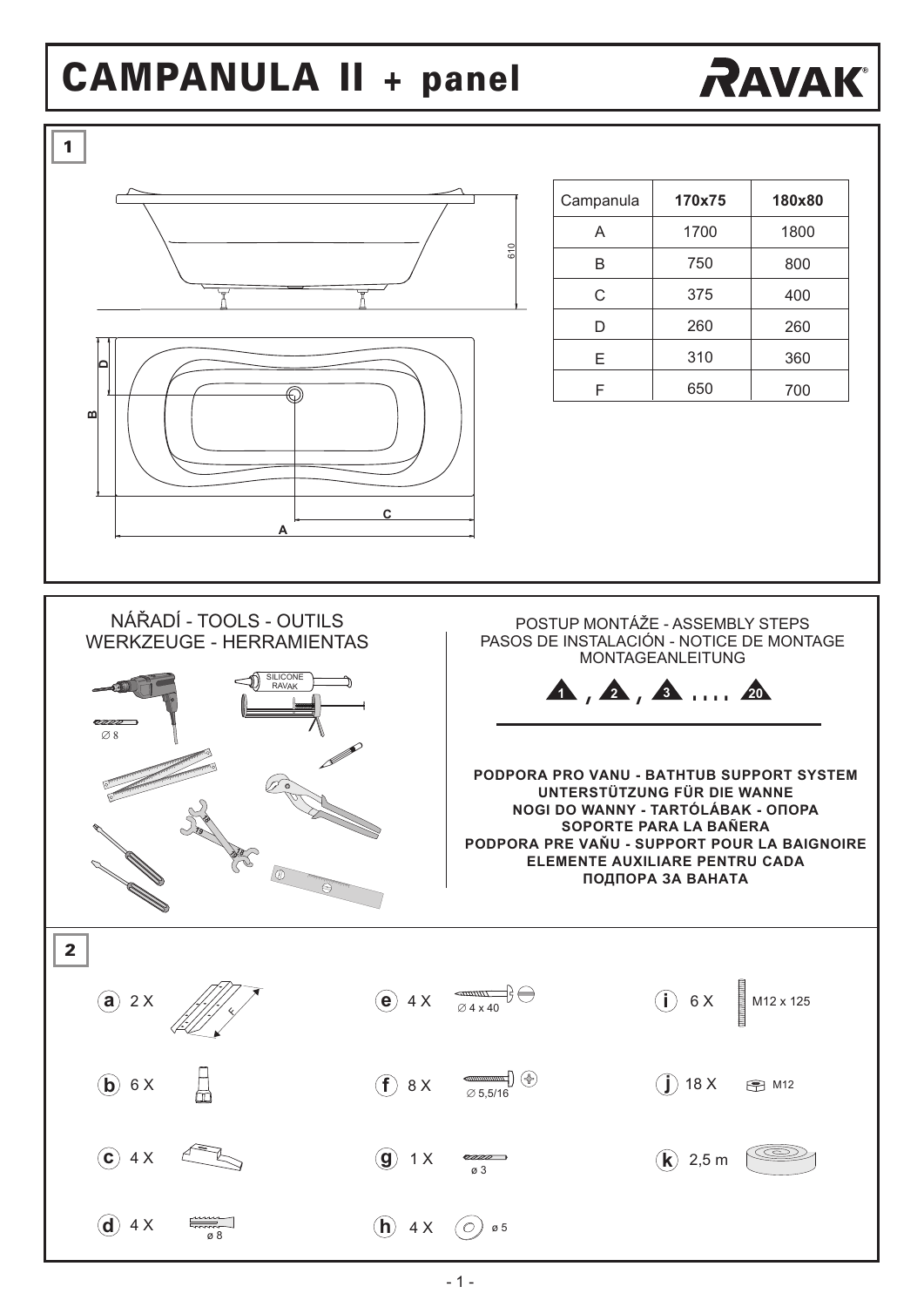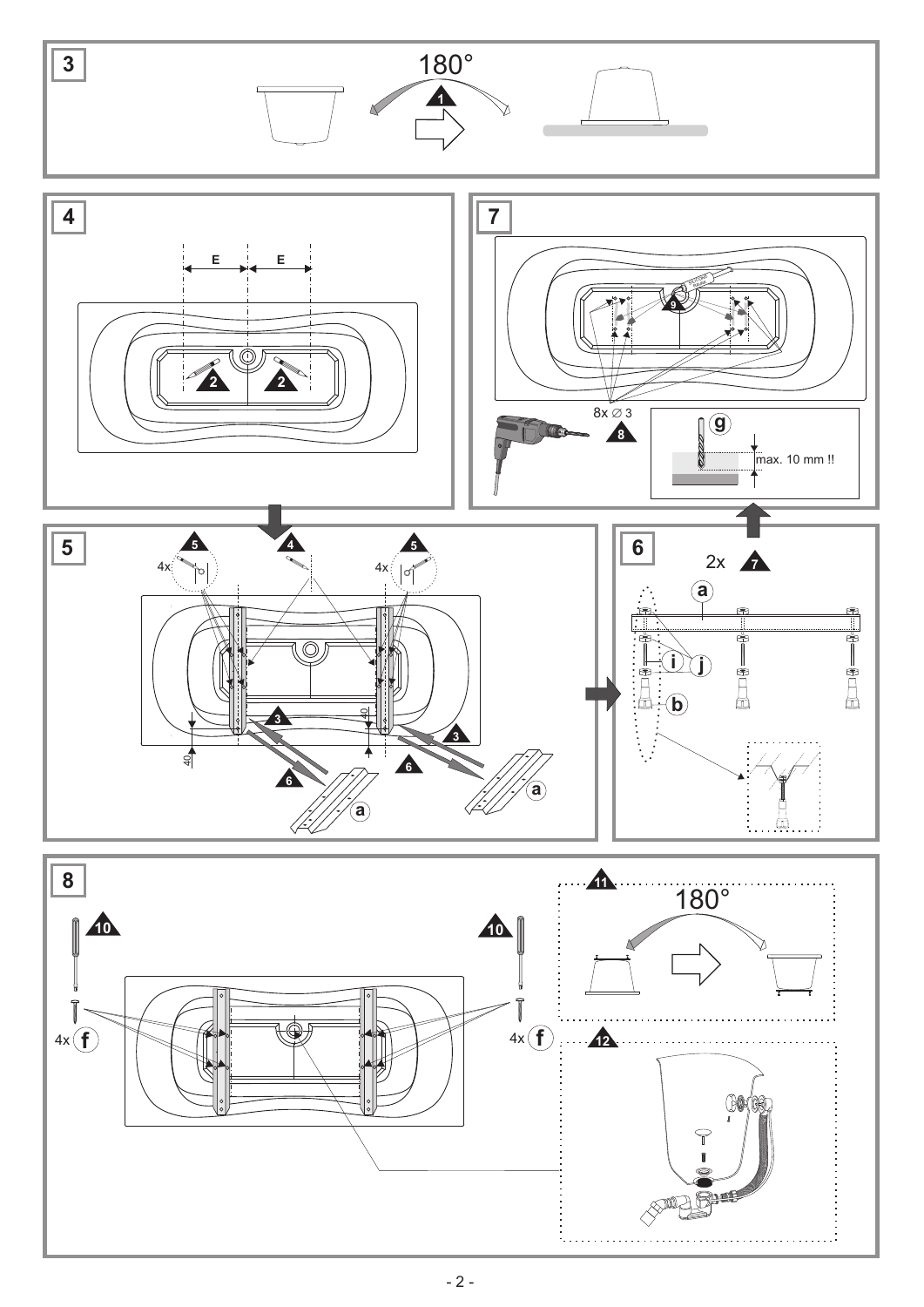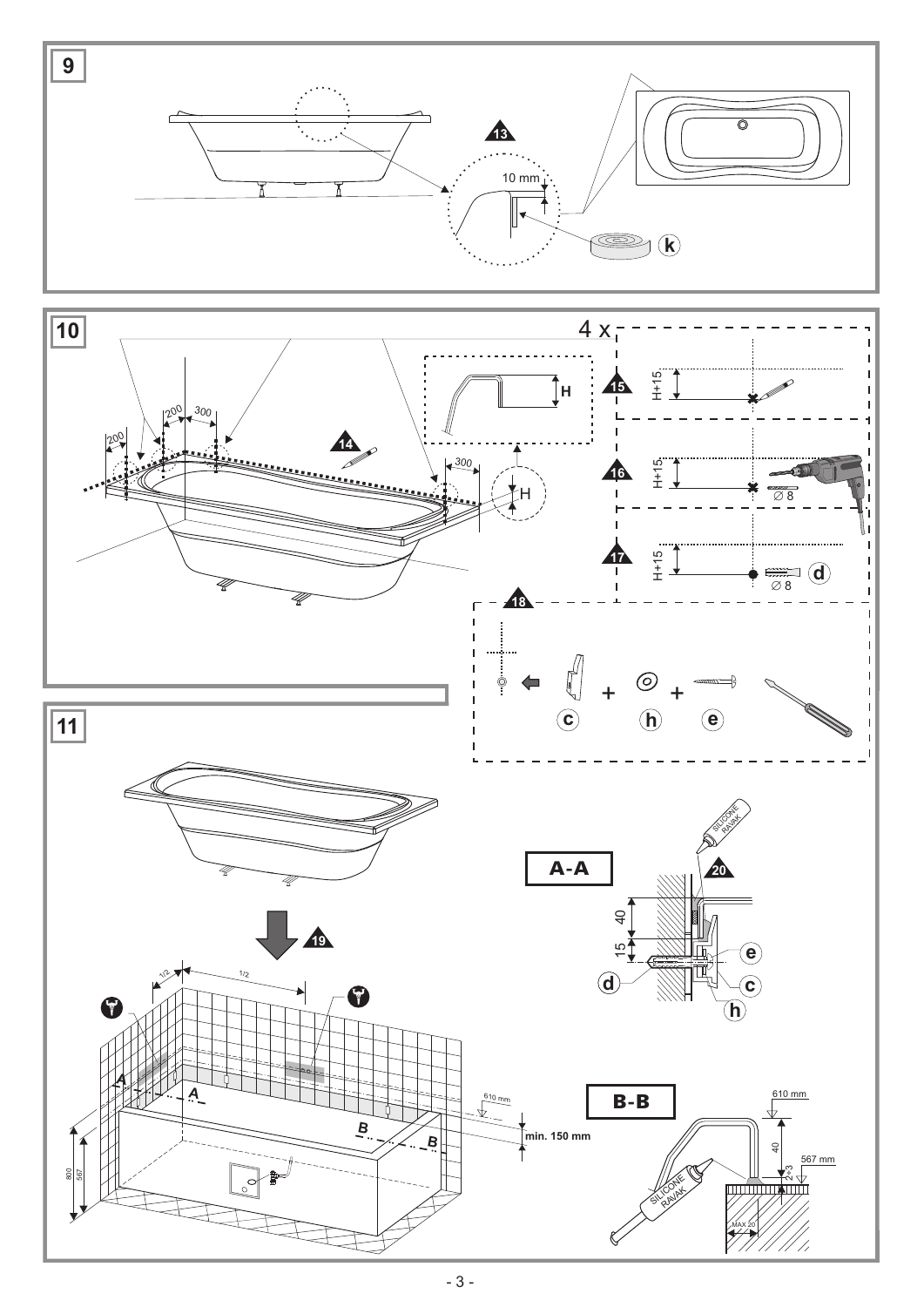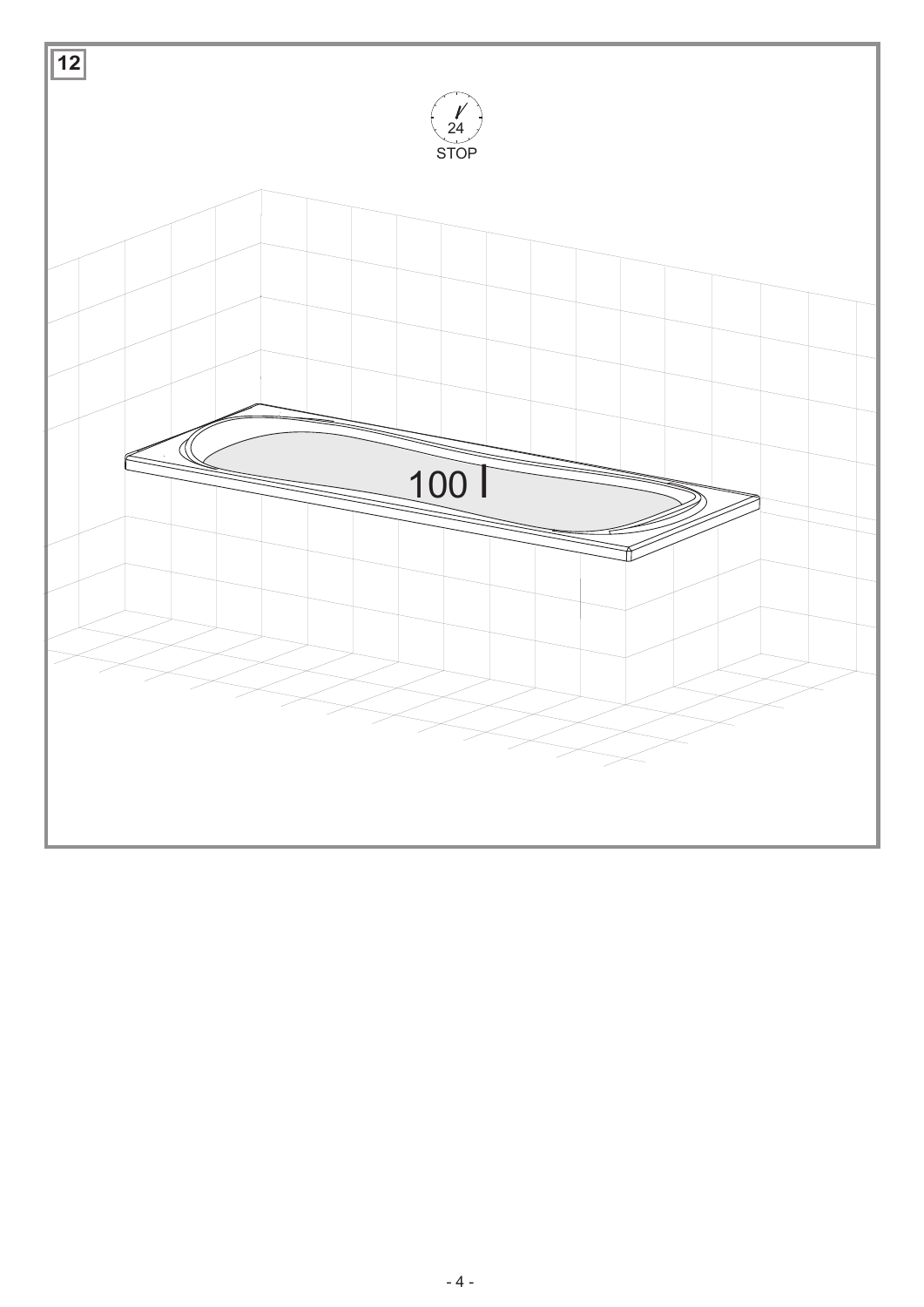# **CAMPANULA II + čelní panel**



 $\bigodot$   $\emptyset$  13

 $(O)$ 05

 $(D)$  4 X

 $\textcircled{G}$  2 X

 $\overline{C}$  8 X

图 M12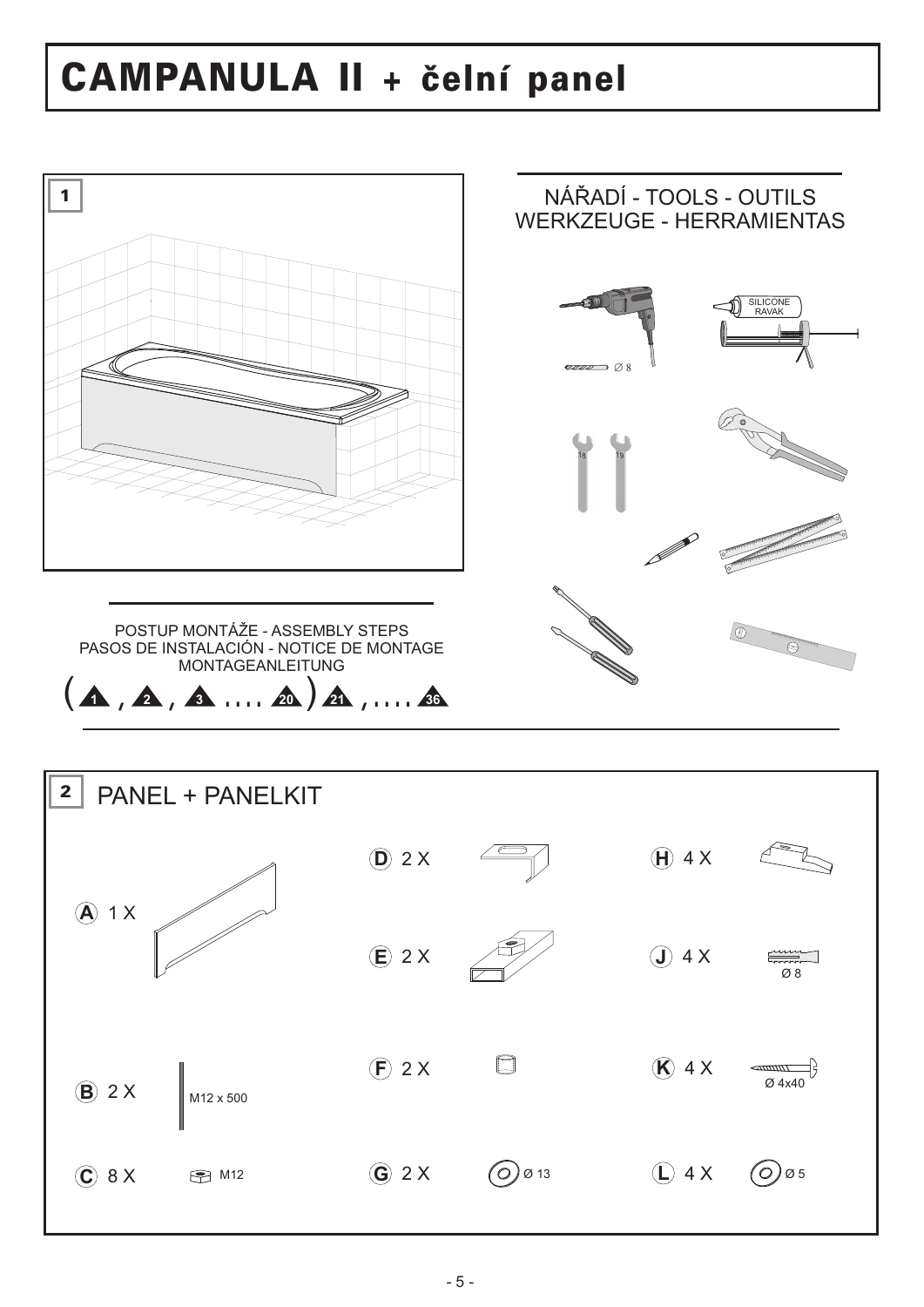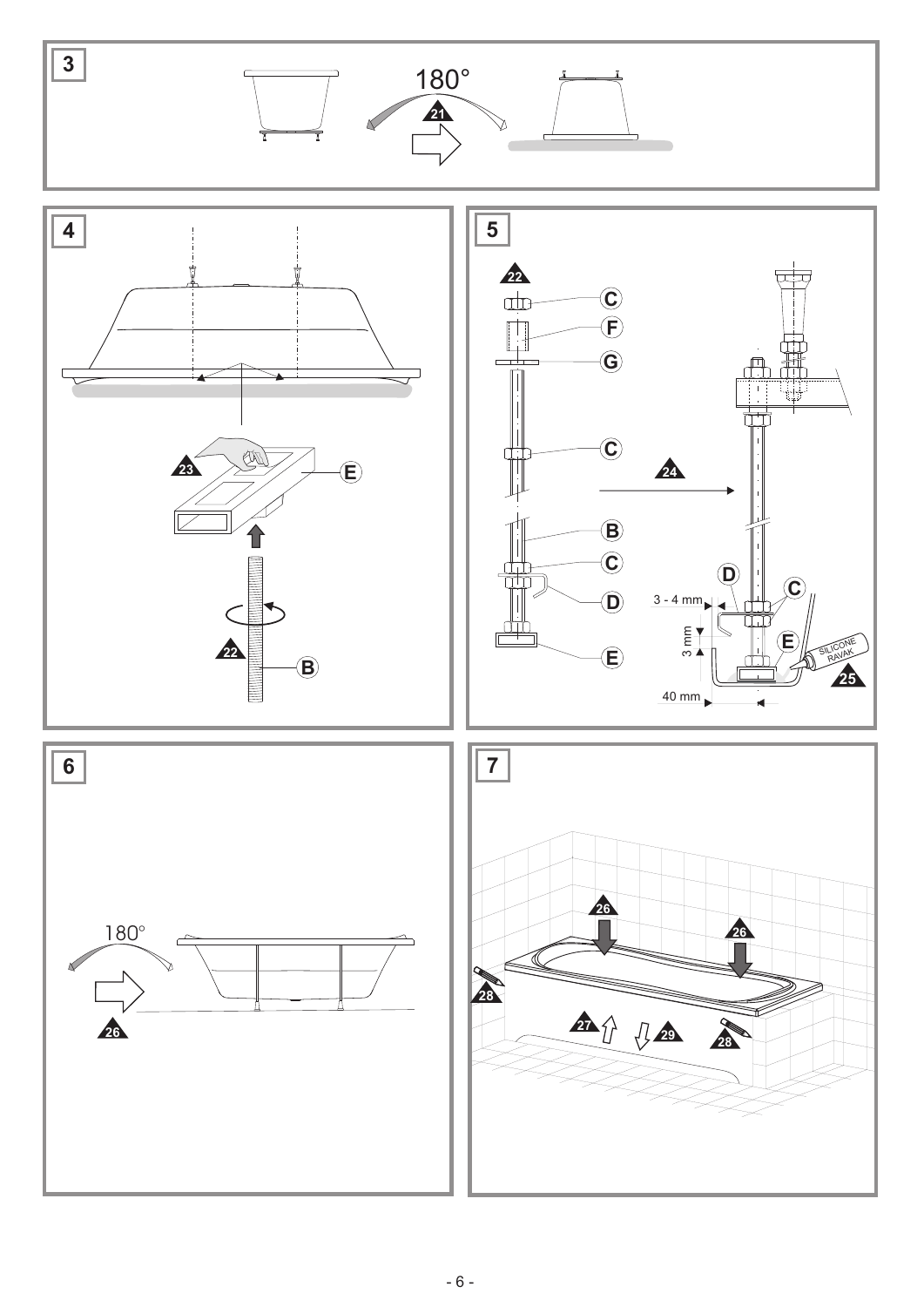





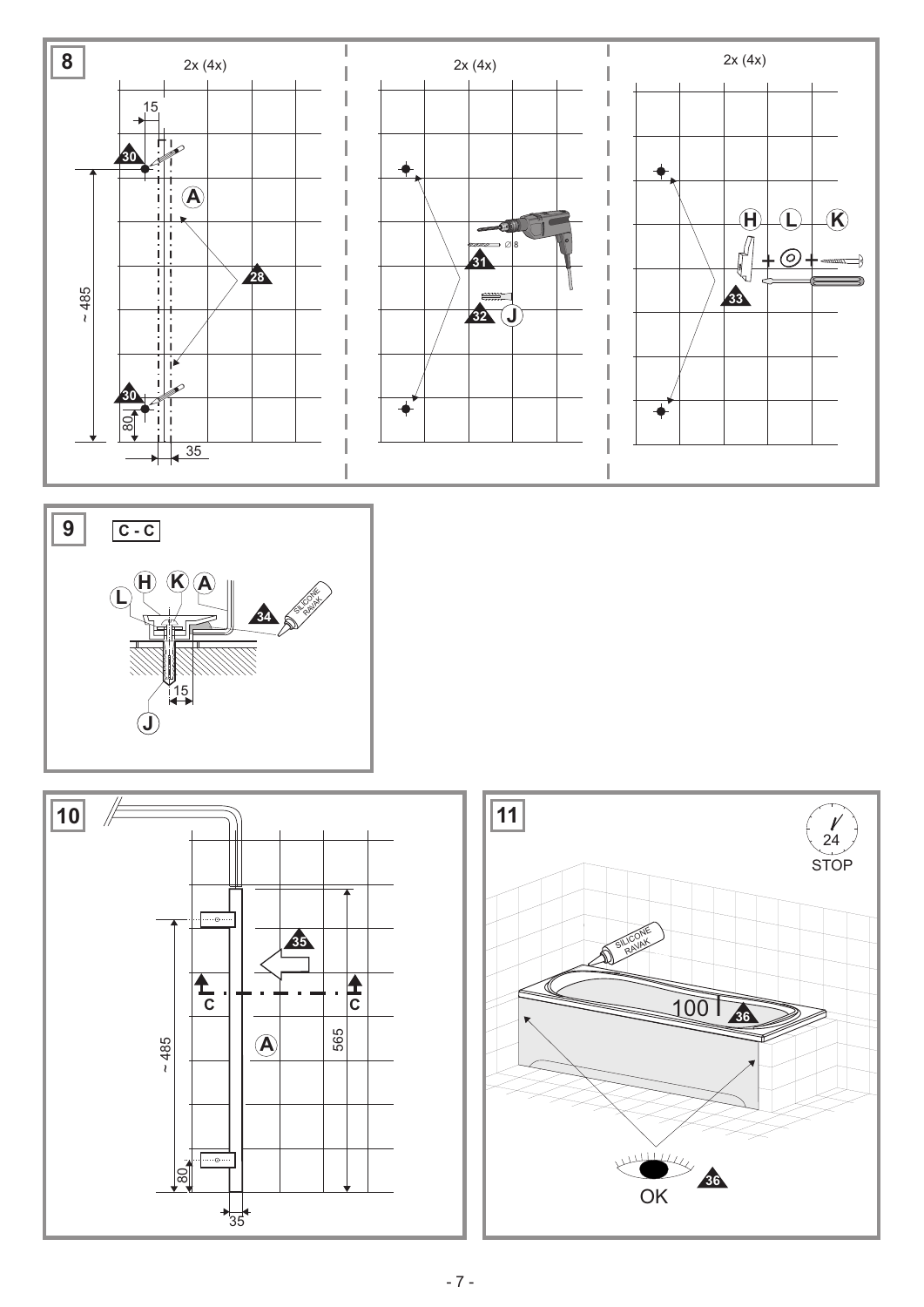# **CAMPANULA II + boční panel**



 $\overline{(\mathbf{P})}$  4 X  $\overline{\otimes}$  4 x 40

 $(\mathcal{F})$  (with  $\mathcal{F}$ )

M4x16

 $\overline{(\mathbf{U})}$  2 X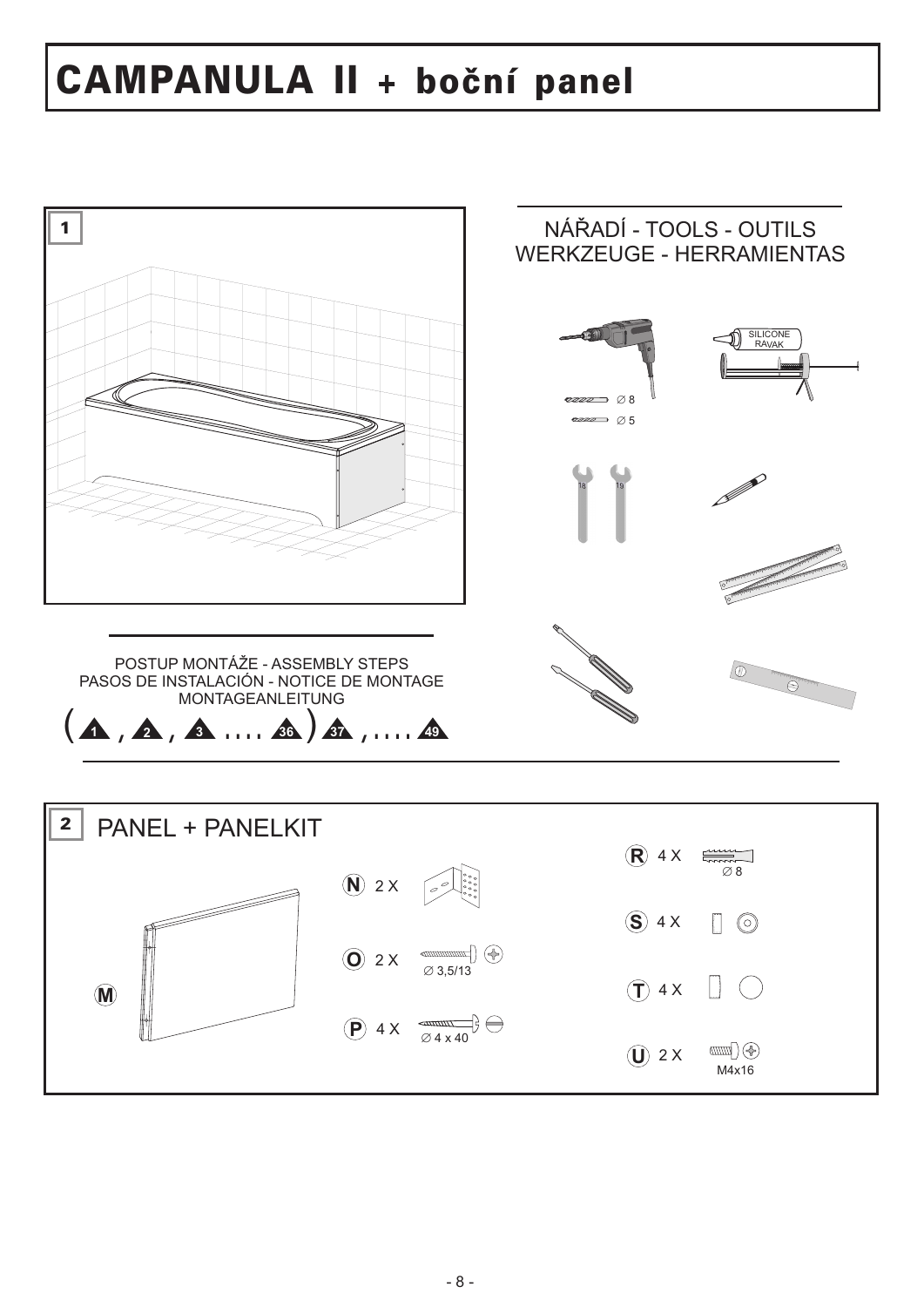





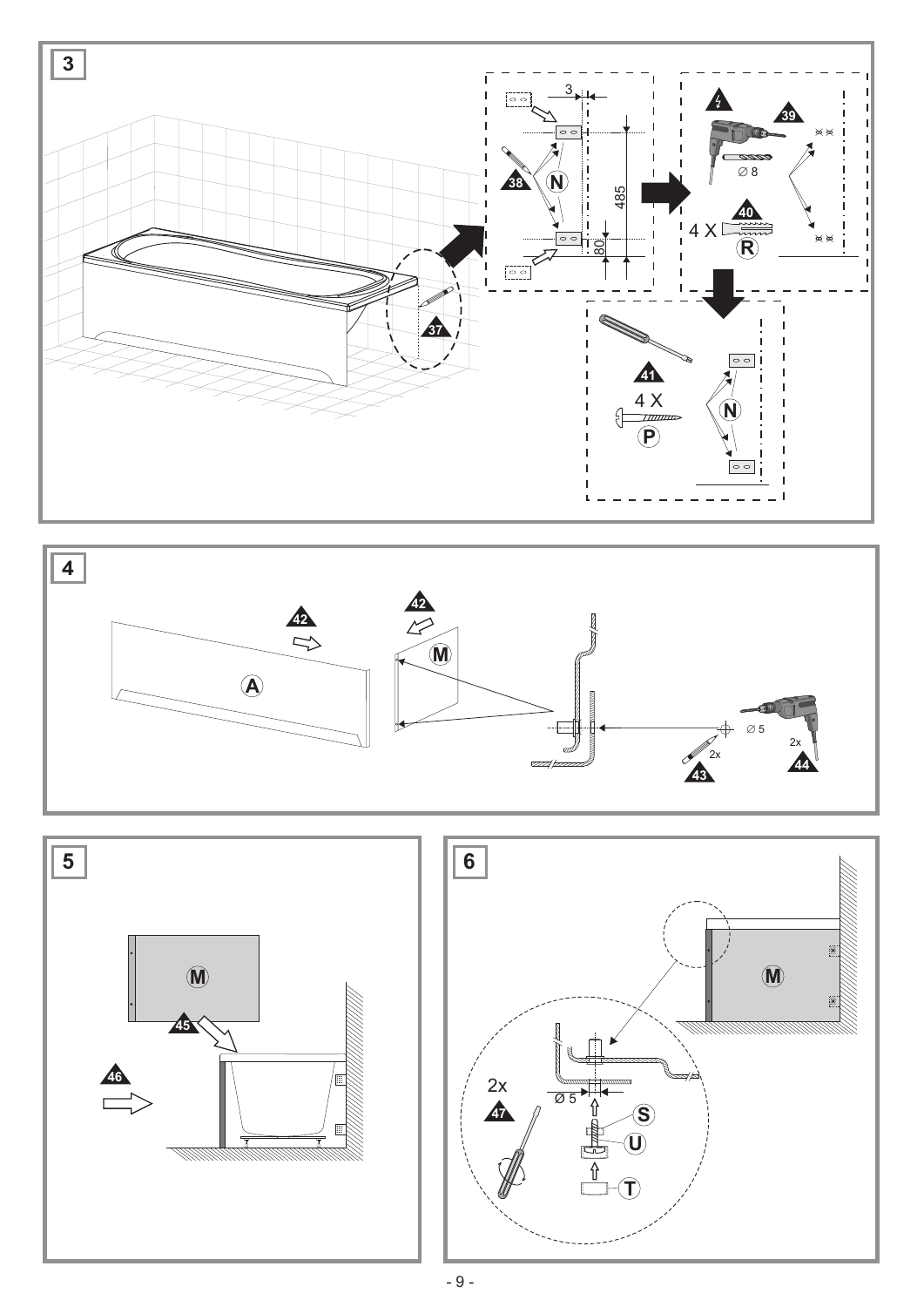

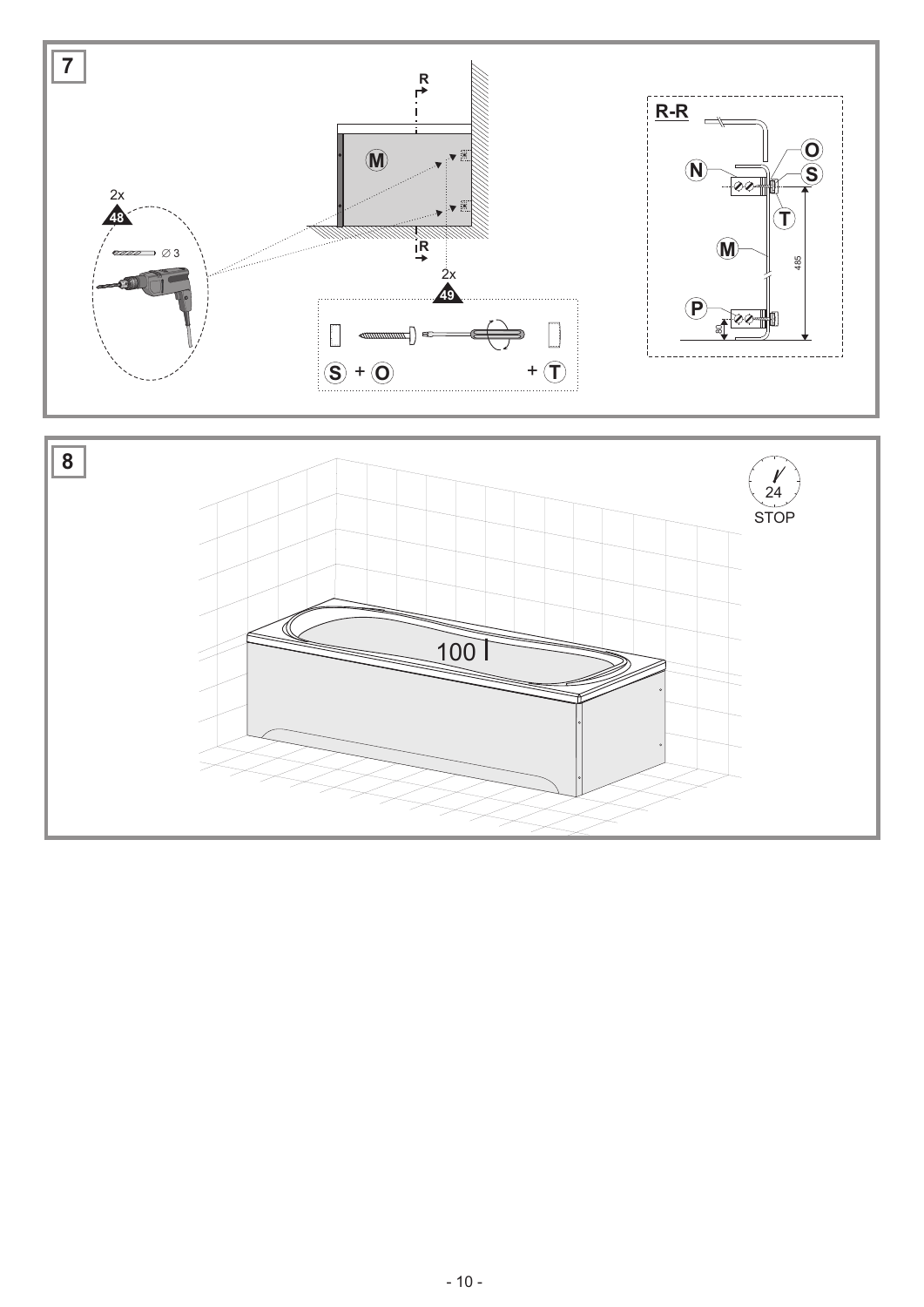



### ÚDRŽBA, ČIŠTĚNÍ, ZÁRUČNÍ DOBA

Pokud chcete, aby Vám vana dlouho a spolehlivě sloužila, řidte se prosím následujícími doporučeními:

- vanu čistěte po každém použití běžnými tekutými prostředky a hadříkem. Nikdy nepoužívejte brusné čistící prostředky ani písek na nádobí<br>- do vany napouštějte nejdříve chladnou vodu, do té teprve horkou
- 
- kapaiící baterii nechte ihned opravit
- je třeba se vyvarovat použití brusné pasty, rozpouštědel, acetonu, čisticích a desinfekčních přípravků
- s obsahem chloru apod
- 
- horké předměty (např. el. kulma nebo cigareta) mohou také poškodit povrch vany<br>- usazeniny z vody lze odstranit omytím octovou vodou, menší poškrábání vany je možné vyhladit leštícími prostředky

Výrobce doporučuje: RAVAK CLEANER - slouží na odstranění starých a zašlých nečistot z povrchu skla, rámů sprchových koutů, smaltovaných i akrylátových van, umyvadel a vodovodních baterií; RAVAK DESINFEKTANT - je speciální prostředek s výraznými antibakteriálními a protiplísňovými účinky.

výchoce poskytuje na vany záruku v trvání 10 let za předpokladu, že výrobek byl odborně namontován a používán pouze k osobní hygieně a relaxaci dospělých a dětí. Při jiném způsobu užití, osazení bez nožiček nebo při<br>pevném

Nakládání s obalov<mark>ým materiálem a s výrobkem po skončení životnosti:</mark><br>Využitelné složky obalu, např. karton, lepenku nebo PE folii využijte sami nebo nabídněte k dalšímu využiti či recyklaci. Nevyužitelné složky obalů a v bezpečným způsobem dle platného zákona o odpadech. Po skončení životnosti výrobku nabídněte využitelné složky (např. kovy) k dalšímu využití a recyklaci způsobem v místě obvyklým

#### ÚDRŽBA, ČISTENIE, ZÁRUČNÁ LEHOTA

Ak chcete, aby vám vaňa dlho a spoľahlivo slúžila, riadte sa prosím nasledujúcimi odporúčaniami:

-vaňu čistite po každom použití bežnými tekutými prostriedkami a handričkou. Nikdy nepoužívajte brúsne čistiace prostriedky ani piesok na riad

-do vane napustite najskôr chladnú vodu, až do tej horúcu<br>-kvapkajúcu batériu nechajte ihneď opraviť

i stankajud za zaura nadvaje umože praktu.<br>- je treba sa vyvarovať použitím brúsnej pasty, rozpúšťadiela desinfekčních prípravkou s obsahom chlóra, apod<br>- horúce predmety (napr. el. kulma alebo cigareta) môžu tiež poškodiť

-usadeniny z vody je možné odstrániť omytím octovou vodou, menšie poškriabanie vane je možné vyhladiť leštiacimi prostriedkami

Výrobca odporúča: RAVAK CLEANER -slúži na odstránenie starých a záidených nečistôt z povrchu skla, rámov sprchových kútov, smaliovaných ajakrylátových vaní, umývadiel a vodovodných batérií: RAVAK DESINFEKTANT -je špeciálny prostriedok s výraznými antibakteriálnymi a protiplesňovými účinkami.<br>Výrobca poskytuje na vane záruku v trvaní 10 rokov za predpokladu, že výrobok bol odborne namontovaný a používaný len na osobnú hygienu a relaxáciu dosp nri nevnom zamurovaní záruka zaniká

Zaobchádzanie s obalovým materiálom a s výrobkom po skončení životnosti:<br>Využiteľné zložky obalu, napr. kartón, lepenku, alebo PE fóliu využite sami, alebo ponúknite na ďalšie využite alebo recykláciu. Nevyužiteľné zložky využitie a recykláciu spôsobom v mieste zvyčajným.

#### **MAINTENANCE**

- If you want your bathtub to serve you for a long time and reliably, we suggest you follow these simple recommendations:
- Clean the bathtub after every use with a soft cloth and non-abrasive household cleaner
- Always begin filling the bath with cold water and later add the hot
- Repair dripping taps immediately
- Never use any abrasive pastes, dissolvents, acetone or detergents and desinfectants, that contain chlorine
- Keep hot items like curling tongs, heaters, cigarettes away from the bathtub surfaces.<br>Remove any limescale deposits with a solution of vinegar and water
- 
- Small scratches can be carefully removed by gentle polishing



For further information, contact your local Ravak dealer.<br>The manufacturer reserves the right to amend or improve on existing designs or features.

Please help preserve the environment by observing local country guidelines or laws regarding re-cycling. Materials which are not suitable for re-cycling must be disposed of at an official and suitable waste control centre

#### INSTANDHALTUNG REINIGUNG GEWÄHRLEISTUNGSZEIT

- 
- 
- 
- La Vienne zuerret kaltes Wasser, erst in dieses heißes Wasser einlassen in die Wanne zuerret kaltes Wasser, erst in dieses heißes Wasser einlassen abtropfende Batterie sofort reparieren lassen
- Later keine Schleifmittel, Flussmittel, Aceton, Reinigungs- und Desinfektionsmittel mit Chlorgehalt usw. verwenden.<br>- Bitte keine Schleifmittel, Flussmittel, Aceton, Reinigungs- und Desinfektionsmittel mit Chlorgehalt usw.
- Alternative processors and the second way to the control with the control of the method of the control of the control of the control of the control of the control of the control of the control of the control of the contr
- 

## Der Hersteller empfiehlt: RAVAK CLEANER - dient zur Entfernung älterer und angesetzter Schmutzpartikel von der Glasoberfläche, den Duschnischenrahmen, Email- und Akrylatwannen, Waschbecken und Wasserleitungsbatterien; RAVA

wurde. Bei anderer Nutzungsweise, Einbau ohne Füße oder bei fester Einmauerung erlischt die Gewährleistung.

## Umgang mit dem Verpackungsmaterial und dem Produkt nach Ablauf der Lebensdauer:

Die verwertbaren Verpackungskomponenten, z.B. Karton, Pappe, oder PE Folie, selbst verwerten oder zur Weiterverwertung oder Recycling anbieten. Die unverwertbaren Verpackungskomponenten und<br>Produktkomponenten nach Ablauf d Metalle) zur Weiterverwertung und Recycling auf die im Ort übliche Weise anbieten.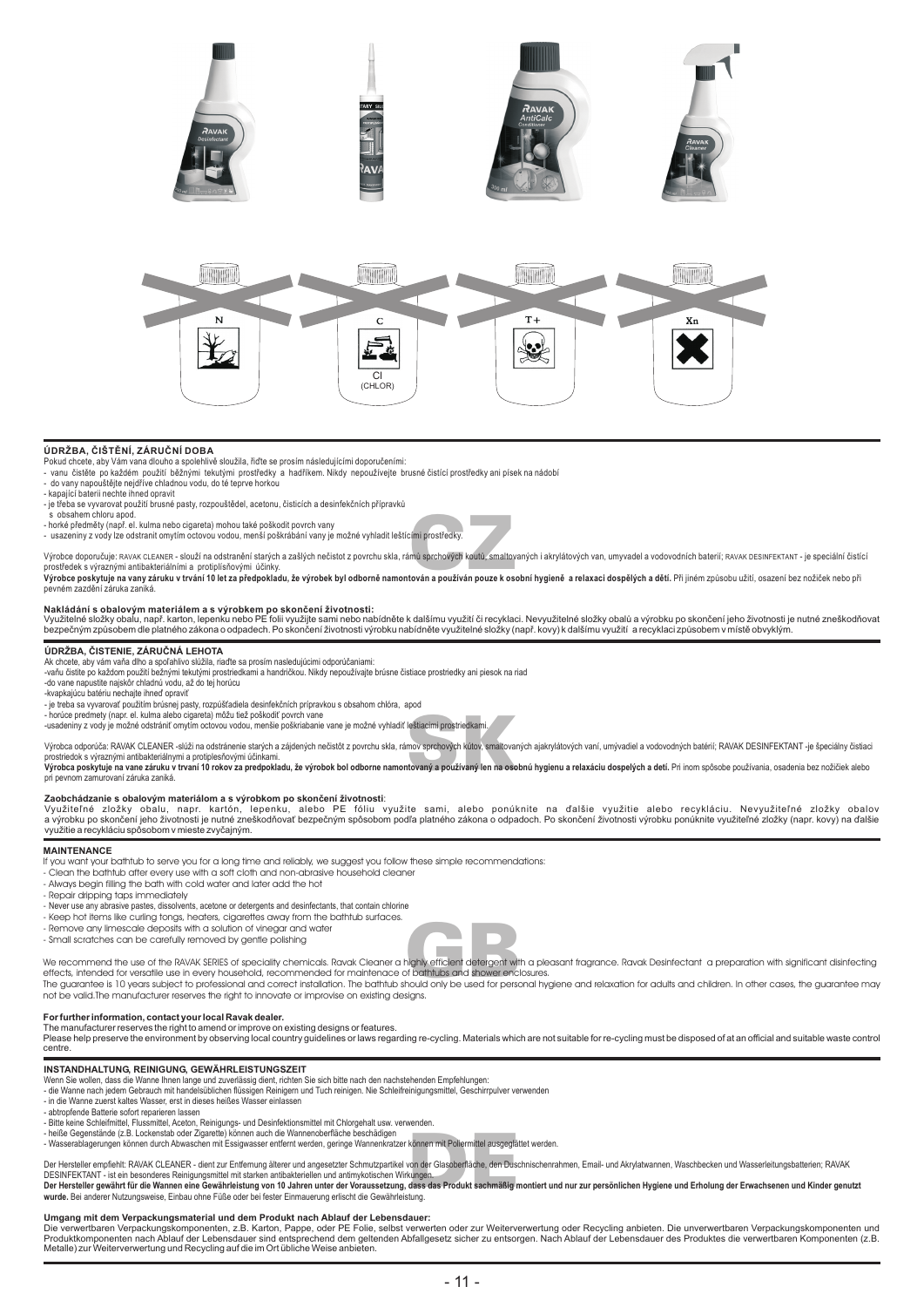## KONSERWACJA, CZYSZCZENIE, OKRES GWARANCJI

O ile chcą Państwo aby zakupiona wanna dobrze i długo służyła, należy zastosować się do następujących zaleceń:

wannę należy czyścić po każdym użyciu za pomocą ogólnodostępnych środków czyszczących w płynie za pomocą szmatki. Nigdy nie należy używać środków czyszczących grożących podrapaniem powierzchni wanny jak np. piasek do naczy .<br>ce baterie należy natychmiast napra

-Należy unikać stosowania pasty ściernej, rozpuszczalników, acetonu, środków czyszczących oraz dezynfekujących, które zawierają chlor itp

·gorące przedmioty (np. lokówka, papieros) mogą uszkodzić powierzchnię wanny<br>·osadzaniu wody można zapobiec myjąc ją wodą z octem, drobne rysy można usunąć za pomocą środków polerujących.

Producent zaleca używanie środków: Ravak Cleaner - służy do usuwania zanieczyszczeń z powierzchni szklanych, ram kał nicowych, wanien emaliowanych i akrylowych, umywalek i baterii. Rayak desinfekant - specialny środek: prvs:

### czyszczacy o działaniu antybakteryjnym i anty pleśniowym

Producent oferuje 10 letnią gwarancje na wanny przy założeniu, przy wyrób został fachowo zamontowany i używany jest jedynie do higieny osobistej i relaksacji dorosłych i dzieci. Przy innym wykorzystania, osadzeniu bez nóże zamurowaniu na stałe gwarancia przestaje obowiązywa

### Postępowanie z materiałami opakowaniowymi po zakończeniu montażu:

Andające się do dalszego przetworzenia materiały opakowaniowe jak karton, taśma klejąca lub PE folię należy oddać do recyklingu. Nie poddające się przetworzeniu elementy opakowania, po jego<br>Wykorzystaniu, należy unieszkodl

KARBANTARTÁS, TISZTÍTÁS, GARANCIA<br>Amennyiben azt szerethé, hogy a kád hosszú időre nyújtson kényelmet Önnek, kérjük, hogy az alábbiak szerint járjon el:<br>- a kádat minden használat után tisztítsa meg folyékony tisztítószerr

- 
- 
- a csöpögő csaptelepet azonnal javítassa meg<br>- kerüliük csiszolópaszta, hígítószerek, aceton, tisztító és klórtartalmú fertőtlenítőszerek alkalmazását.
- Koruján Csaszborokszára, mignoszcsok, accson, usztró csak a király nemet kirőletek a király a tartoztalásat.<br>- a forró tárgyak, mint pl. cigaretta vagy elektromos berendezések is károsítják a kád bevonatát.<br>- a vízből tö
- 

Javasoljuk termékcsaládot: RAVAK CLEANER - könnyedén eltávolítja a különféle szennyeződéseket az üveg, zománo <u>.</u><br>zott vagy akryl kádak, mosdók, csaptelepek illetve zuhanykabinok felületéről **RAVAK DESINFEKTANT** - egy speciális

tisztitófolyadék, hatékony antibakteriális és penészellenes hatással.<br>A gyártó 10 év garanciát nyújt a termékre abban az esetben, ha az szakszerűen került beszerelésre és az előírásoknak megfelelően volt használva. Ezzel e

A csomagolóanyag és a termék hasznos élettartama utáni környezetbarát felhasználása<br>A termék csomagolásának hasznosítható részeit (karton, PE fólia) hasznosítsák Ónök, vagy kínálják fel továbbhasznosításra más cégnek. A ne

törvények előírásajnak megfelelően biztonságos módon kell megsemmisíteni.

## УХОД ЗА ИЗДЕЛИЕМ, ГАРАНТИЙНЫЙ СРОК

льно и согла с предлагать и согла с том согла соблюдайте, пожалуйста, следующие рекомендации:<br>- ванну после каждого применения почистите жидкими моющими средствами. Никогда не применяйте абразивные моющие средства

- протекающий смеситель сразу отремонтируйте<br>- протекающий смеситель сразу отремонтируйте<br>- Нельзя использовать абразивные пасты, растворители, ацетон, чистящие

и дезинфицирующие средства с содержанием хлора и т.д.

горячие предметы, например электрощипцы для волос или сигарета, могут повредить поверхность ванны

- осадки воды можно удалить раствором уксуса, мелкие царапины можно зашлифовать специальными средствами

Для ухода производитель рекомендует моющие средства: ravak cleaner - служит для устранения загрязнений с поверхностей стекол, рам душевых уголков, металлических и<br>акриловых ванн, раковин и смесителей; ravak desinfektant и противогрибковыми свойствами

#### использованию не по назначению, установке без ножек или при установке в бетонный каркас вплотную, гарантия не предоставляется

#### Использование упаковки и утилизация изделия посте окончания его срока службы:

используйте элементы упаковки, например, картон или полизтитеновую пленку сами или передайте для дальнейшего использования или в качестве вторичного сырья для переработки.<br>Неиспользованные элементы упаковки или изделия, п соответствии с местными условиями.

ДОГЛЯД, ПОТОЧНИЙ РЕМОНТ, ГАРАНТІЙНИЙ СТРОК<br>Гарантуємо Вам надійність і тривалий термін служби при дотриманні наступних рекомендацій

-після кожного використання очистите ванну рідкими, що чистять засобами й м'якою ганчірочкою, не можна використовувати абразивні засоби або рідкий пісок для посуду -ванну спочатку наповнюйте холодної а тільки потім теплою водою

-зіпсован, що протікає змішувач якнайшвидше відремонтуйте<br>-запрезенозапрещено використовувати абразивні пасти, розчинники, ацетон, а також дезінфікуючі засобу утримуючі хлор і.т.буд.

-гарячі предмети (наприклад щипці для волось або сигарета), можуть зашкодити поверхня ванни<br>-гарячі предмети (наприклад щипці для волось або сигарета), можуть зашкодити поверхня ванни<br>-мінеральні опади можливо вилучити за

Виробник пропонує:RAVAK Cleaner- Надійно усуває старі й особливо стійкі забруднення з поверхні скла, конструкцій куточків, чавунних і акрилових ванн, умивальників і змішувачів<br>RAVAK Desinfektant- спеціальний засіб для дог a profinlustovami bujnky

#### Ř .<br>иробник надає тривалу гарантію на ванни, строком на 10 років,але тільки у випадку, що установка ванни була зроблена професійно й використана до особистої гігієни й відпочинку дорослих і дітей. Буль-яке інше використання або вілсутність опор (ніжок), а також неправильна "тверда" посалка ванни - виключає надання гарантії

**Утилізація пакувального матеріалу й товару після експлуатації:**<br>Поворотні пакувальні відходи , наприклад картон, тарний картон, стреч- плівку, використовуйте самі або адропонуєте до подальшого використання або переробки

ПОДДЪРЖАНЕ, ЧИСТЕНЕ, ГАРАНЦИЯ<br>Ако искате, ваната да ви служи дълго и надеждно, спазвайте следващите указания:

- ваната мийте след всяко използване с обикновени течни средства и парцал. Никога на използвайте абразивни средства за чистене нито пясък за чинии

- ваната пълнете първо със студена вода, чак след това добавяйте гореща
- капаш кран веднага поправете

- утайка от вода може да се премахне с разтвор от вода и оцет, малки драскотинки може да се загладят с полировъчни средства.

Для ухода производитель рекомендует моющие средства: RAVAK CLEANER служи за отстраняване на стара мръсотия от стъклена повърхност, от рамка на душ кабина, емайлирани и не подводител на представи подни батерии. RAVAK DESINFEKTANT е специално средство за чистене със силно антибактериално действие и действие против плесен.<br>Производител предоставя гаранция за вана в срок 10 години с условие възрастни. В случай друг вид използване, поставяне без крачета или пълно фиксиране гаранцията се губи.

#### Изхвърляне на опаковъчните материали и изделието след изтичане на живота им:

Използваеми опаковъчни компоненти, като хартия, картон или РЕ фолио използвайте или пи отнесете за рециклиране. Неизползваемите компоненти на опаковката и изделието трябва да се<br>изхвърлят безопасно в съответствие с действ за по-наташно използване и рециклиране на определеното за това място.

## MANTENIMIENTO, LIMPIEZA, PERÍODO DE GARANTÍA

Para que su bañera le sirve por mucho tiempo y de modo confiable, usted debe guiarse por las siguientes recomendaciones:<br>- limpie la bañera le sirve por mucho tiempo y de modo confiable, usted debe guiarse por las siguient

- Primero debe echar aqua fría y después caliente.
- Si el grifo gotea mándela a reparar inmediatamente
- Para el mantenimiento hay que evitar el uso de medios abrasivos, diluyentes, desinfectantes con contenido de cloro, e
- 

- Para el mantenimiento nay que evirar el uso de medios abrasivos, unoyonos, ocomoconos con comunicación en l<br>- Objetos calientes (por ejemplo el rizador eléctrico o cigarrillo) pueden dañar la superficie de la bañera<br>- Pa

El productor recomienda: RAVAC CLEANER sirve para eliminar suciedades de más tiempo de la superficie de vidrio, marcos de las cabinas de ducha, bañeras de esmalte y acrilato, lavamanos, grifos, RAVAK DESINFEKTANT es un med

especial para limpiar con un especial efecto antibacterial y anticriptogámico. El productor da garantía durante 10 años para las bañeras bajo la condición de que el producto se ha montado de modo profesional y utilizado sólo para la higiene personal y relajamiento de personas adultas y niños. En caso el producto se ha utilizado de otra forma, colocado sin patas o empotrado en firme, la garantía deja de existir

Tratamiento del material de empaque y del producto al vencerse el plazo de su vida útil.<br>Los componentes recuperables del empaque, por ejemplo cartón, cartulina o PE cinta, usted mismo puede utilizarlos o ofrecerlos para o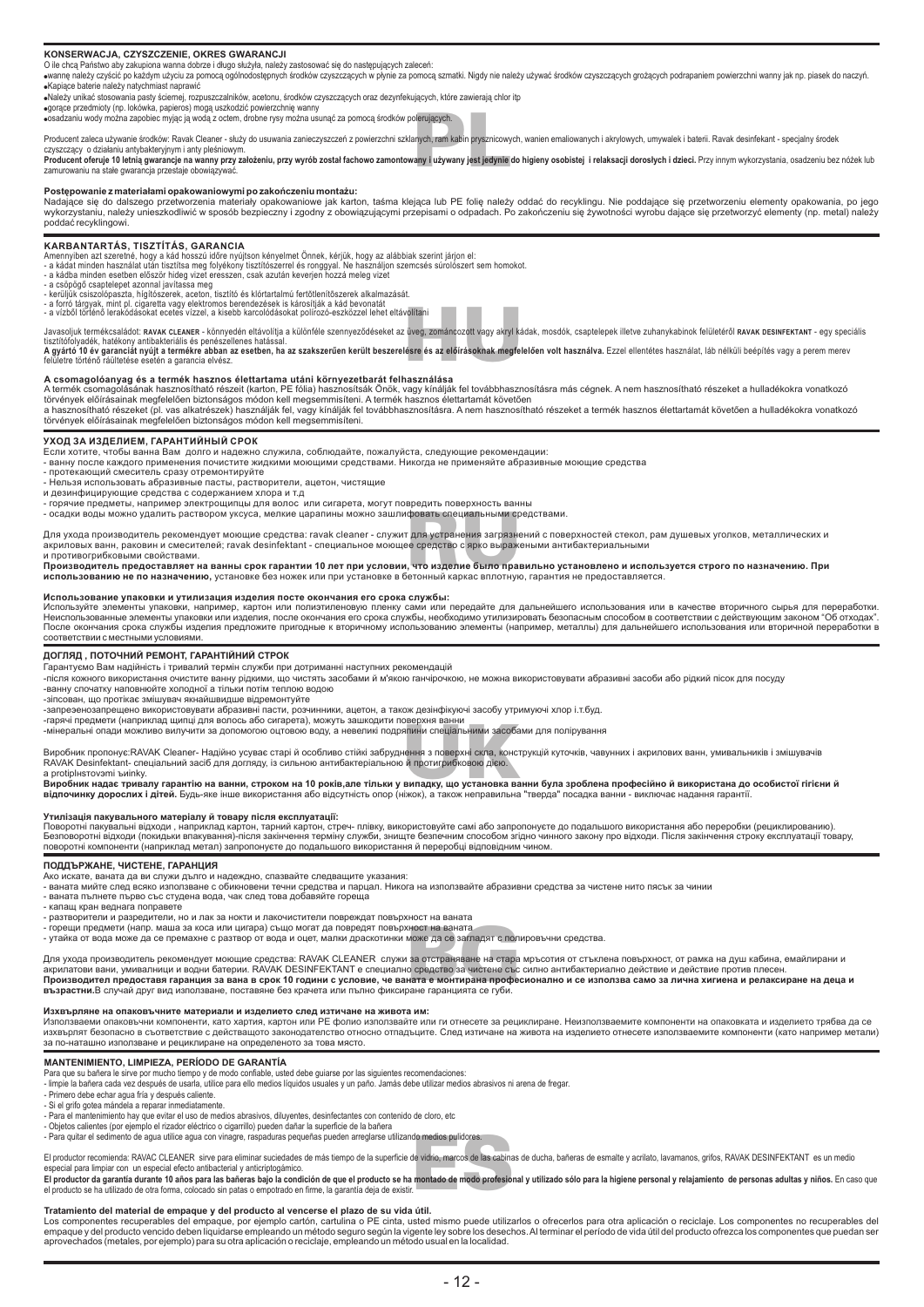#### **ENTRETIEN, NETTOYAGE, GARANTIE**

Si vous voulez que la baignoire vous rende longtemps et sûrement service, vous voudrez bien suivre les recommandations suivantes :

- nettoyez la baignoire après chaque utilisation avec des produits d'entretien liquides courants et un chiffon. N'utilisez jamais de produits à récurer ni les poudres à nettoyer la vaisselle

- faites d'abord couler l'eau froide dans la baignoire puis, après de l'eau chaude

- faites réparer immédiatement la robinetterie qui goutte

- Il n'est pas recommander l'usage des pâtes, des dissolvants, de l'acétone, des solutions de nettoyage et de désinfection contenants du chlore et autres.
- les objets chauds (comme par exemple un fer à friser ou une cigarette) peuvent également endommager la surface de la baignoire<br>- les dépôts calcaires peuvent être éliminés à l'eau vinaigrée, les petites éraflures peuvent
- 

Le fabricant recommande: RAVAK CLEANER qui sert à éliminer les anciennes impuretés incrustées de la surface du verre, des cadres des coins douche, des baignoires acryliques et émaillées, des lavabos et de la robinetterie ;

surface de la baignoire<br>s produits à polir.<br>rface du verre, des cadres de<br>ficaces.<br>monté et utilisé à l'hygiène DESINFEKTANT produit de nettoyage spécial possédant des effets antibactériens et anti-moisissures très efficaces.<br>Le fabricant garantit la baignoire pendant 10 ans, à condition que le produit soit professionnellement monté différente, de montage sans pieds ou d'encastrement rigide, la garantie est annulée.

#### **Traitement des emballages et du produit en fin de durée de vie**

Utilisez vous-même les parties récupérables de l'emballage, comme le carton, les feuilles en plastique, etc. ou proposez-les pour une nouvelle utilisation ou pour un recyclage. Les éléments non utilisables de<br>l'emballage a proposez les parties recyclables (métaux, par ex.) pour un recyclage, en fonction des méthodes utilisées localement.

## **ÎNTREȚINERE - CURĂȚARE**

Īntreținerea se face numai prin ștergea pieselor din plastic cu o bucată de material textil moale și cu detergenți obișnuiți. Trebuie evitată utilizarea pastei abrazive, solvenților, acetonei, mijloacelor de curățat și de

CDESINFECTANT - este un prepa<br>care<br>le reglementarii legislative în vig<br>gentul de vânzări local. Producătorul recomandă folosirea produselor: RAVAK ANTICALC CONDITIONER - este un produs care reînnoiește și păstrează perfect calitățile stratului de protecție RAVAK ANTICALC; RAVAK CLEANER - înlătură depunerile vechi și suprafetele din sticlă, ramele cabinelor de dus, căzile emailate sau din acrilat, chiuvete, baterii și calorifere.

Pentru mai multe informații privind asamblarea, instalarea, folosirea și întreținerea, vă rugăm să contactați agentul de vânzări local Producătorul oferă o garanție de 24 de luni în cazul în care produsul a fost instalat de către o firmă care<br>a obținut certificatul pentru produsele RAVAK, iar în celelate cazuri, termenul de garanție corespunde reglementăr

#### Utilizarea ambalajului și a produsului după expirarea perioadei de funcționare:

Părțile refolosibile ale ambalajului, de ex.: carton sau folie PE pot fi reutilizate în scop personal sau oferite unei terțe persoane sau reciclate. Părțile componente ale ambalajului și ale produsului care nu pot fi<br>refol (de ex.: metale) spre recuperare și reciclare după uzanțele locale.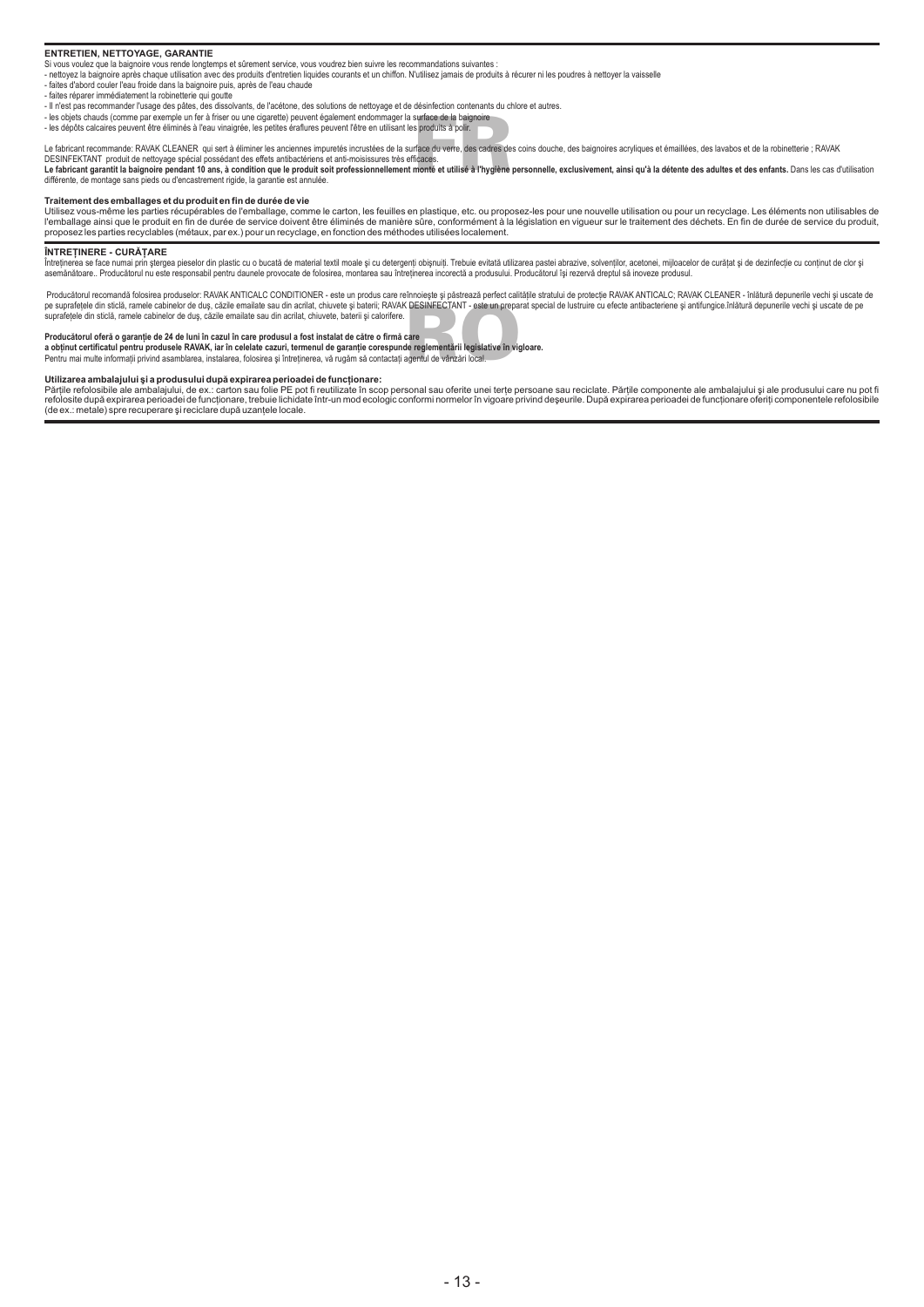Poznámky: